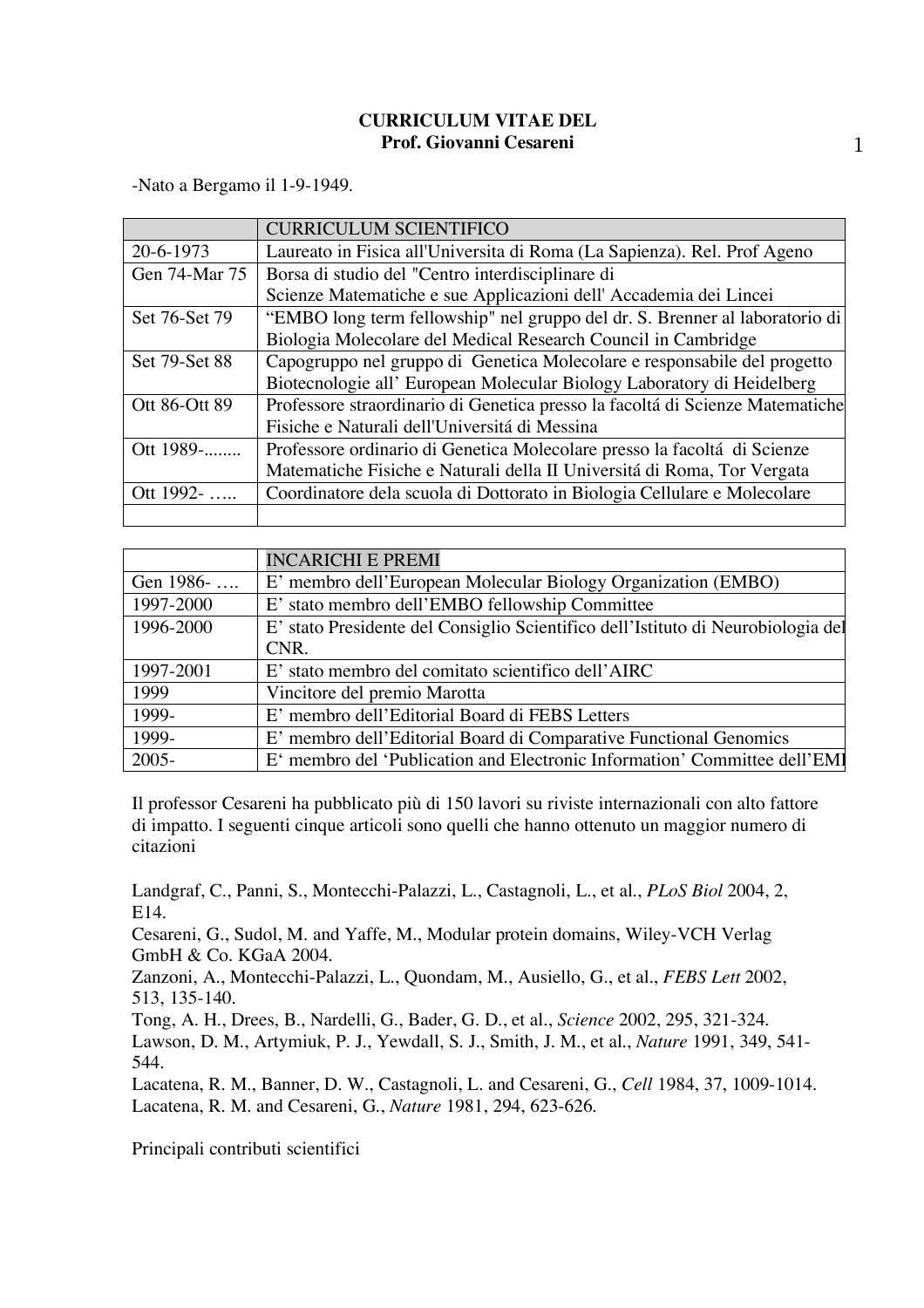-Sviluppo di vettori e tecnologie per il DNA ricombinate

Caratterizzazione dei meccanismi che controllano la replicazione del plasmide ColE1. Questo lavoro ha permesso di mettere in evidenza per la prima volta un meccanismo regolativo basato su un piccolo RNA non codificante.

-Caratterizzazione della specifictà di riconoscimento di famiglie di domini che riconoscono piccoli domini.

-Sviluppo della tecnologia del phage display utilizzando la proteina a molte copie pVIII.

-La banca dati di interazione proteica MINT

Finanziamenti

Il prof Cesareni ha ottenuto numerosi finanziamenti da enti publici (MIUR, Sanità, CNR) e privati (AIRC, Telethon). Inoltre ha partecipato a sei progetti Europei e ne ha coordinato due

\*\*\*\*\*\*\*

## *Curriculum Vitae of Prof Gianni Cesareni*

-Personal Status:

- Date of birth: September 1st, 1949
- Place of Birth: Bergamo (Italy)
- Marital Status: Married

-Education:

July 1973. Degree in Physics at the University of Rome La Sapienza

-Professional Record:

- September 1976-September 1979 Postdoct at the Laboratory of Molecular Biology of the MRC in Cambridge ( Dr. Sidney Brenner).
- September 1979-September 1988 Group leader at the European Molecular Biology Laboratory in Heidelberg
- October 1986-Ottobre 1989 Professor of Genetics at the University of Messina
- October 1989-.... Professor of Molecular Genetics at the University of Rome Tor Vergata.

## Memberships and Responsibilities.

1986-….. Member of the European Molecular Biology Organization. 1992-….. Co-ordinator of the PhD program in Molecular and Cellular Biology.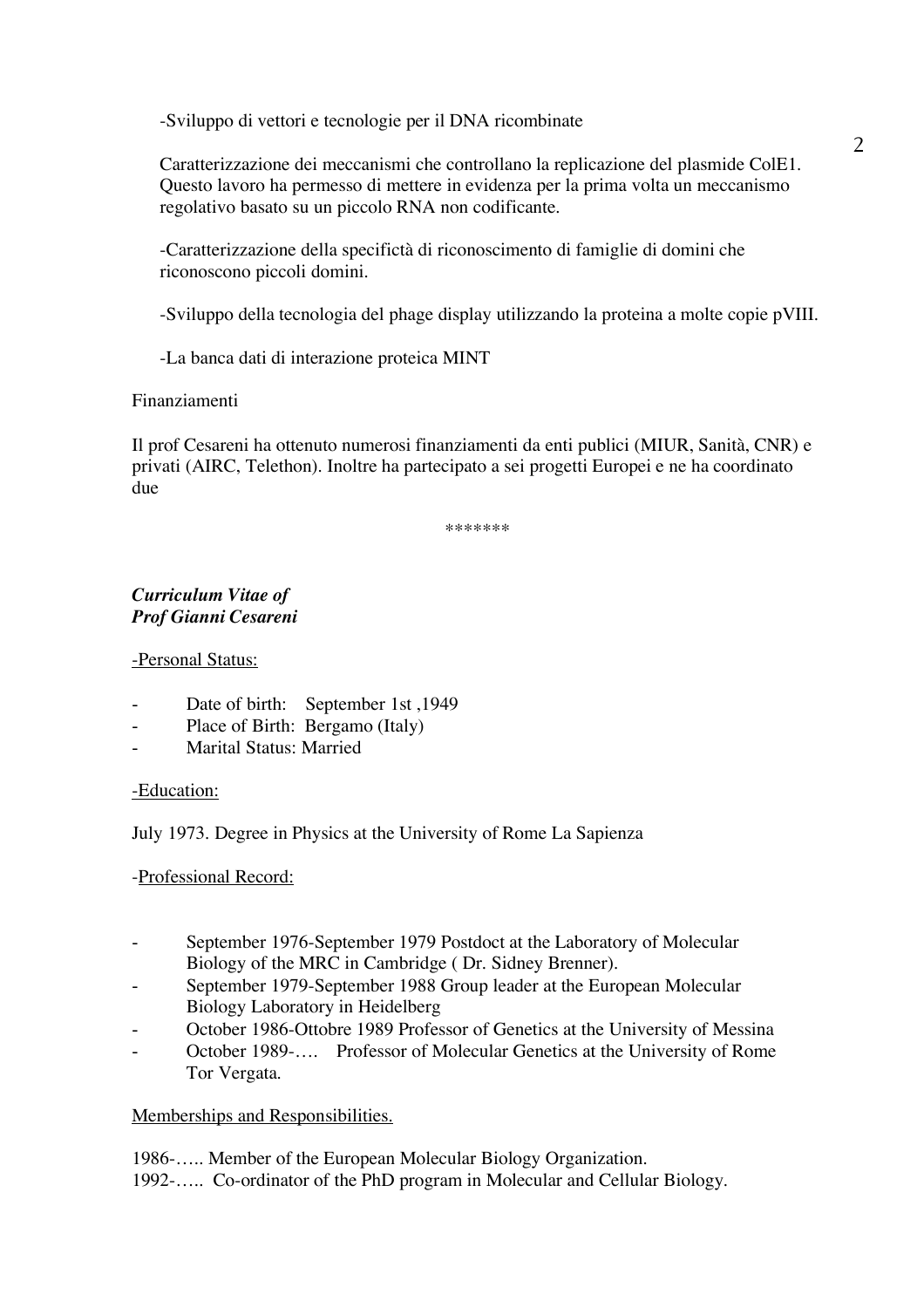1997-2000 Member of the EMBO Fellowship Committee.

1997-2000 Member of the Scientific Committee of the Italian Association for Cancer Research (AIRC)

1998 - 2002 President of the Scientific Committee of the CNR Institute of Neurobiology.

- 1999 Member of the Editorial Board of FEBS Letters.
- 2000 Member of the Editorial Board of Comparative and Functional Genomics
- 2005- Member of the EMBO Publication Committee

## Main Scientific Achievements

-Development of several vectors for recombinant DNA technology including the first lambda replacement vector permitting a selection for insert containing clones and the first phagemid permitting the easy preparation of DNA insert in the single stranded form.

Karn, J., Brenner, S., Barnett, L. and Cesareni, G. (1980) Novel bacteriophage lambda cloning vector *Proc Natl Acad Sci U S A*, **77,** 5172-5176.

Dente, L., Cesareni, G. and Cortese, R. (1983) pEMBL: a new family of single stranded plasmids *Nucleic Acids Res*, **11,** 1645-1655.

-Contribution to the elucidation of the mechanism underlying control of ColE1 plasmid replication. This work represent the first demonstration of a control mechanism, based on the interaction of two complementary RNAs and is used as a paradigm for a variety of recently discovered mechanisms that are also based on the interaction between RNAs. Furthermore this work contributed to the discovery of the Rop protein that catalyses the hybridization. This protein and its function has been extensively characterized at the genetic and structural level.

- Lacatena, R.M. and Cesareni, G. (1981) Base pairing of RNA I with its complementary sequence in the primer precursor inhibits ColE1 replication *Nature*, **294,** 623- 626.
- Cesareni, G., Cornelissen, M., Lacatena, R.M. and Castagnoli, L. (1984) Control of pMB1 replication: inhibition of primer formation by Rop requires RNA1 *Embo J*, **3,** 1365-1369.
- Lacatena, R.M., Banner, D.W., Castagnoli, L. and Cesareni, G. (1984) Control of initiation of pMB1 replication: purified Rop protein and RNA I affect primer formation in vitro *Cell*, **37,** 1009-1014.
- Castagnoli, L., Scarpa, M., Kokkinidis, M., Banner, D.W., Tsernoglou, D. and Cesareni, G. (1989) Genetic and structural analysis of the ColE1 Rop (Rom) protein *Embo J*, **8,** 621-629.

-Characterization of the mechanisms controlling plasmid stability in the yeast 2 micron plasmid. Including the characterization of the role played by the Rep1 and Rep2 proteins and of the cis acting region.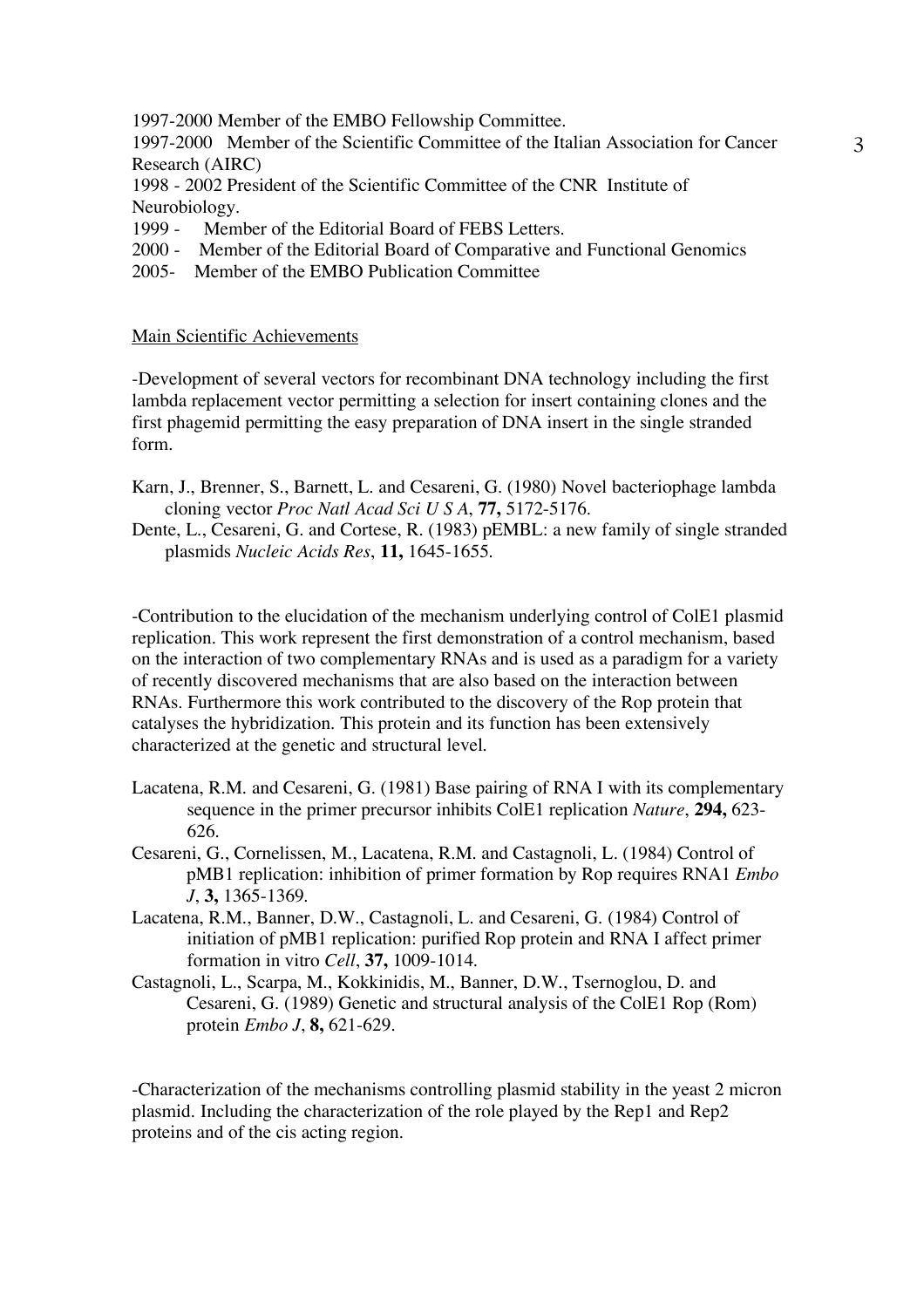Murray, J.A., Scarpa, M., Rossi, N. and Cesareni, G. (1987) Antagonistic controls regulate copy number of the yeast 2 mu plasmid *Embo J*, **6,** 4205-4212.

Murray, J.A., Cesareni, G. and Argos, P. (1988) Unexpected divergence and molecular coevolution in yeast plasmids *J Mol Biol*, **200,** 601-607.

-Characterization of three small yeast RNAs involved in RNA processing and protein secretion.

- Bally, M., Hughes, J. and Cesareni, G. (1988) SnR30: a new, essential small nuclear RNA from Saccharomyces cerevisiae *Nucleic Acids Res*, **16,** 5291-5303.
- Felici, F., Cesareni, G. and Hughes, J.M. (1989) The most abundant small cytoplasmic RNA of Saccharomyces cerevisiae has an important function required for normal cell growth *Mol Cell Biol*, **9,** 3260-3268.
- Hughes, J.M., Konings, D.A. and Cesareni, G. (1987) The yeast homologue of U3 snRNA *Embo J*, **6,** 2145-2155.

-Contribution to the development of phage display. The group was the first to show that the major capsid protein of filamentous phage can be used to display highly diverse peptide repertoires. More recently it has been shown that by fusing cDNA fragments to the D capsid gene of bacteriophage lambda it was possible to obtain a library of protein domains where form to select natural protein ligands. This technology has been extensively used to characterize protein interaction.

- Felici, F., Castagnoli, L., Musacchio, A., Jappelli, R. and Cesareni, G. (1991) Selection of antibody ligands from a large library of oligopeptides expressed on a multivalent exposition vector *J Mol Biol*, **222,** 301-310.
- Zucconi, A., Dente, L., Santonico, E., Castagnoli, L. and Cesareni, G. (2001) Selection of ligands by panning of domain libraries displayed on phage lambda reveals new potential partners of synaptojanin 1 *J Mol Biol*, **307,** 1329

-Elucidation of the recognition specificity of small protein recognition domains. The group of the principal investigator has contributed to characterize the recognition specificity of several SH3, EH SH2, PTB and VHS domains

- Dente, L., Vetriani, C., Zucconi, A., Pelicci, G., Lanfrancone, L., Pelicci, P.G. and Cesareni, G. (1997) Modified phage peptide libraries as a tool to study specificity of phosphorylation and recognition of tyrosine containing peptides *J Mol Biol*, **269,** 694-703.
- Salcini, A.E., Confalonieri, S., Doria, M., Santolini, E., Tassi, E., Minenkova, O., Cesareni, G., Pelicci, P.G. and Di Fiore, P.P. (1997) Binding specificity and in vivo targets of the EH domain, a novel protein-protein interaction module *Genes Dev*, **11,** 2239-2249.
- Paoluzi, S., Castagnoli, L., Lauro, I., Salcini, A.E., Coda, L., Fre', S., Confalonieri, S., Pelicci, P.G., Di Fiore, P.P. and Cesareni, G. (1998) Recognition specificity of individual EH domains of mammals and yeast *EMBO J.*, **17,** 6541-6550.
- Mongiovì, A.M., Romano, P.R., Panni, S., Mendoza, M., Wong, W.T., Musacchio, A., Cesareni, G. and Paolo Di Fiore, P. (1999) A novel peptide-SH3 interaction *Embo J*, **18,** 5300-5309.
- Tong, A.H., Drees, B., Nardelli, G., Bader, G.D., Brannetti, B., Castagnoli, L., Evangelista, M., Ferracuti, S., Nelson, B., Paoluzi, S., Quondam, M., Zucconi, A., Hogue, C.W., Fields, S., Boone, C. and Cesareni, G. (2002) A combined experimental and computational